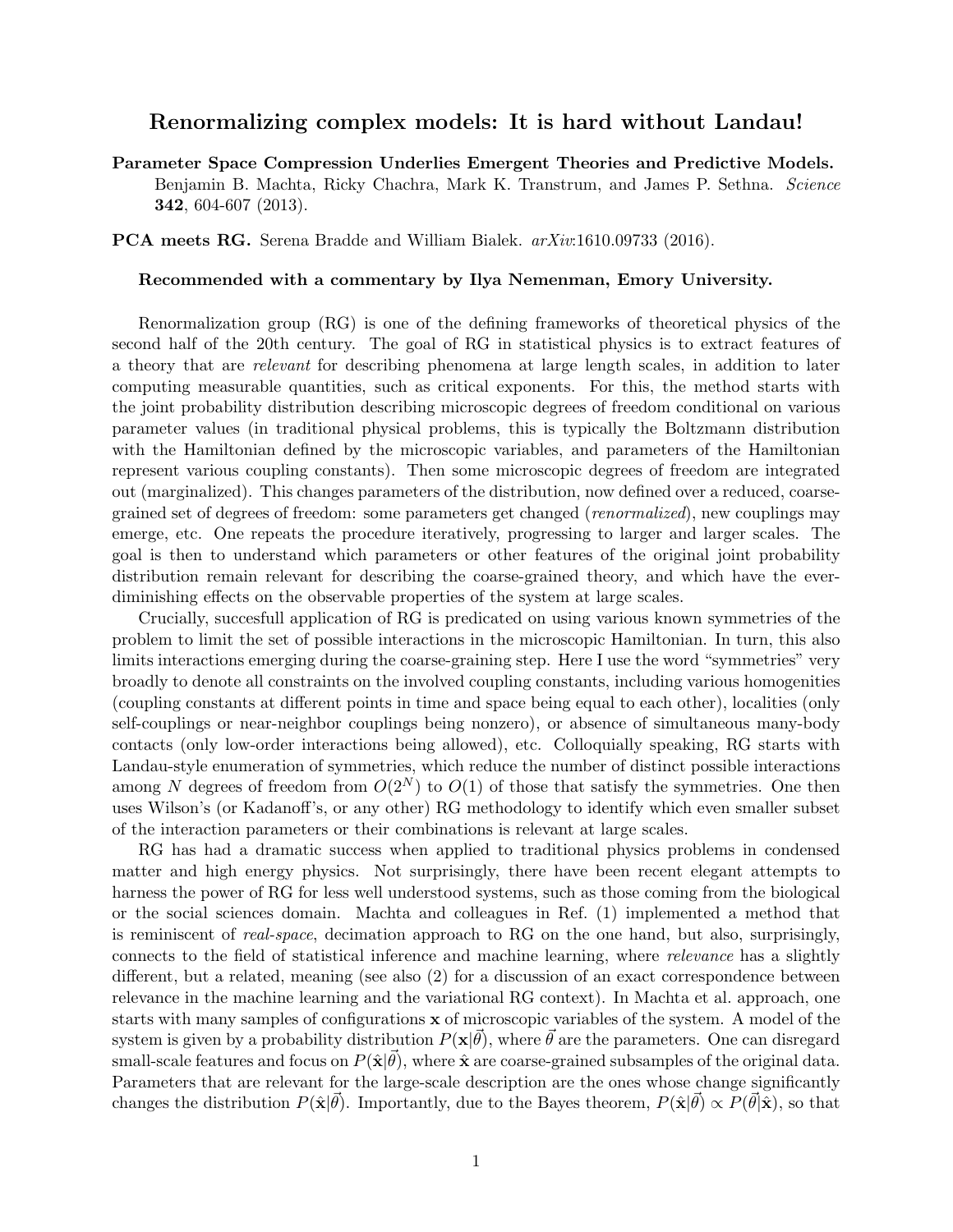large changes in the distribution of data given the parameters are equivalent to large changes in the distribution of the parameters given the observed data. In other words, relevant parameters are the ones that are inferable from the large scale, coarse-grained data. One can coarse-grain the system iteratively then and observe that some parameters remain inferable, while others become less so on large scales. And, indeed, when used to derive diffusion as a long-time limit of random walks, or to understand the relevant features of the Ising model, the inferable parameters were found in (1) to correspond to what we know to be the relevant interactions in the RG treatment.

The advantage of this approach is that it does not require a carefully constructed coarse-graining procedure and enumeration of new interactions that might be emerging in the coarse-grained model: the inference procedure replaces both. And yet it is unclear how the method could be used for systems where "symmetry" properties are not known a priori. For example, one needs to know the relative spatial arrangement (or, at least, some measure of closeness) of the variables  $x_i$  and  $x_j$ . This is not obvious when, for example, these microscopic variables represent neurophysiological multielectrode recordings from the brain or different mRNA expression levels in cells. Further, the approach assumes implicitly that dimensionality of  $\vec{\theta}$  is not too large (inference of a large number of  $\theta$ 's is not practical) and that the small number of kept parameters in  $P(\mathbf{x}|\vec{\theta})$  includes the ones that really matter (i. e., the model is correct and fits the data), and not much beyond that. All of this requires knowing the correct "symmetries" of the problem. In other words, the Machta et al. approach allows to replace the Wilson / Kadanoff RG with the inference step, and to go from a handful of parameters to the few that matter. However, it cannot do this without the (possibly much more important and harder) Landau step beforehand, which decreases the number of parameters from astronomically many to just the handful.

In a parallel approach, Bradde and Bialek (3) have developed a momentum-space version of renormalization of complex data. They avoid requiring the knowledge of the spatial relation among the variables, and instead work in the perturbative (small coupling) limit, where  $P(\mathbf{x}|\vec{\theta})$ is nearly Gaussian. The usual kinetic energy and mass terms in the Hamiltonian are replaced with  $1/2\mathbf{x}^T C^{-1}\mathbf{x}$ , where C is the covariance matrix of the data. In the traditional momentum-space RG, one can estimate which interactions will be relevant on large scales based on the dimensional analysis, and the Bradde-Bialek formulation replaces this with the analysis of the spectrum of C instead. One then performs the coarse-graining step by integrating out eigenvectors (Principal Components) of x that correspond to small eigenvalues, and seeing how this affects the rest of the covariance matrix as well as the higher-order, perturbatively small interaction terms. As always, the iterative application of the coarse-graining step then allows to understand which combinations of the coupling constants become relevant at large scales and to what extent.

The approach was used to analyse various neural and financial datasets with some encouraging success, specifically because no assumptions about the spatial structure of the data were made: unlike in (1) and traditional applications of RG, here the scale is defined not by the spatial arrangement, but by the magnitude of a corresponding eigenvalue. This potentially requires a lot more data than (1), and also requires assuming that deviations from the Gaussianity are perturbative in nature. More importantly, the method still does not solve the "symmetry" problem. Indeed, the Bradde and Bialek model allows terms like  $\lambda_i x_i^4$  in the Hamiltonian (and even then, to complete the renormalization step, requires an assumption that  $\lambda_i$ s are weakly dependent on i). However, there is no reason why terms such as  $\lambda_{ijkl} x_i x_j x_k x_l$  or even  $\lambda_{ijk\ldots p} x_i x_j x_k \ldots x_p$  are impossible if locality is forgone. The number of such possible terms is astronomical, which makes it practically impossible to complete the renormalization step and calculate the renormalized values of all coupling constants. Even worse, with so many possible interaction terms, they can conspire to affect even the dimensional analysis calculations: a lot of small interactions may combine into large effects, so that the relevance of an interaction is not necessarily determined by the spectrum of the covariance